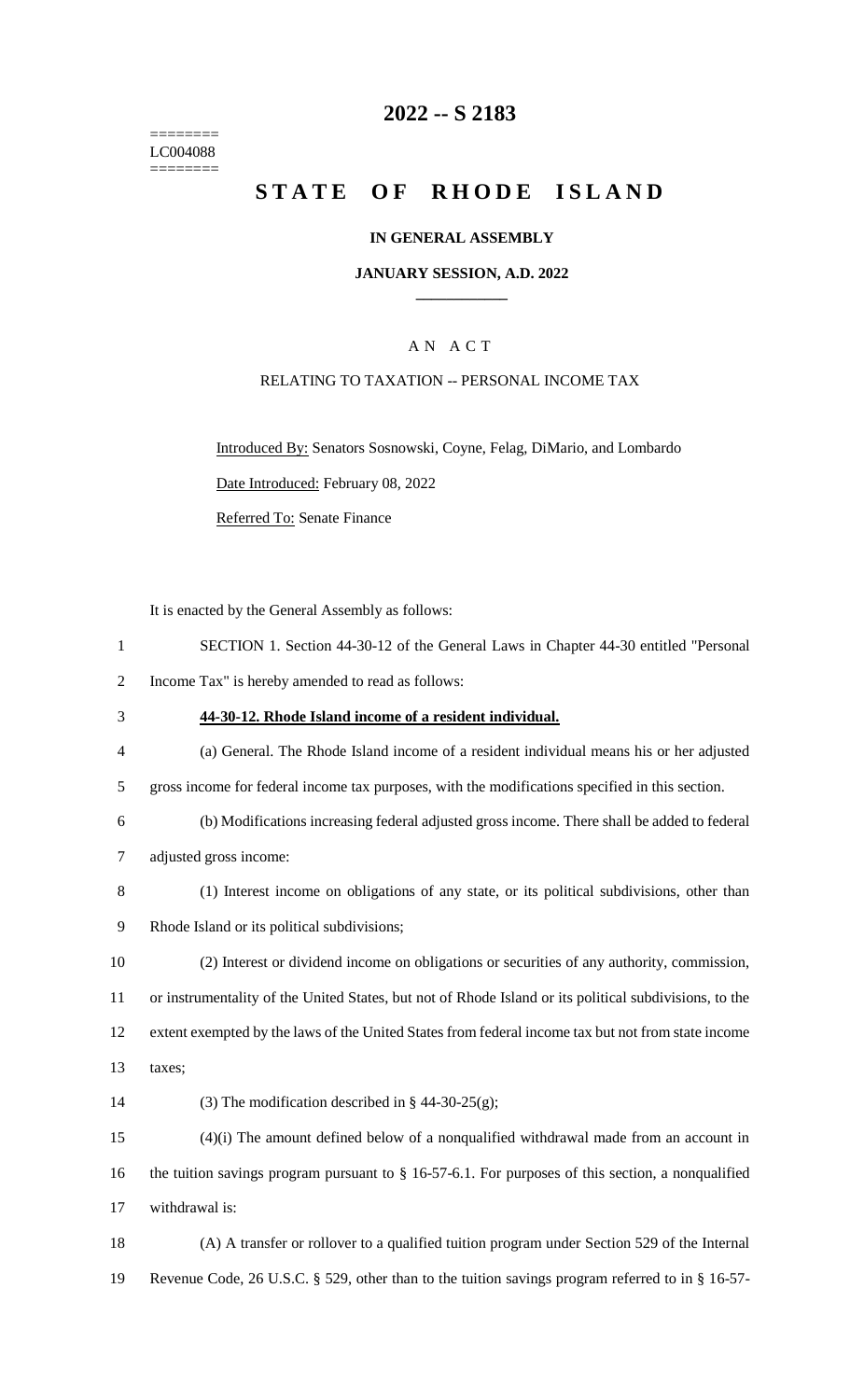6.1; and

 (B) A withdrawal or distribution that is: (I) Not applied on a timely basis to pay "qualified higher education expenses" as defined in § 16-57-3(12) of the beneficiary of the account from which the withdrawal is made; (II) Not made for a reason referred to in § 16-57-6.1(e); or (III) Not made in other circumstances for which an exclusion from tax made applicable by Section 529 of the Internal Revenue Code, 26 U.S.C. § 529, pertains if the transfer, rollover, withdrawal, or distribution is made within two (2) taxable years following the taxable year for which a contributions modification pursuant to subsection (c)(4) of this section is taken based on contributions to any tuition savings program account by the person who is the participant of the account at the time of the contribution, whether or not the person is the participant of the account at the time of the transfer, rollover, withdrawal or distribution; 13 (ii) In the event of a nonqualified withdrawal under subsection  $(b)(4)(i)(A)$  or  $(b)(4)(i)(B)$  of this section, there shall be added to the federal adjusted gross income of that person for the taxable year of the withdrawal an amount equal to the lesser of: (A) The amount equal to the nonqualified withdrawal reduced by the sum of any administrative fee or penalty imposed under the tuition savings program in connection with the nonqualified withdrawal plus the earnings portion thereof, if any, includible in computing the person's federal adjusted gross income for the taxable year; and (B) The amount of the person's contribution modification pursuant to subsection (c)(4) of this section for the person's taxable year of the withdrawal and the two (2) prior taxable years less the amount of any nonqualified withdrawal for the two (2) prior taxable years included in computing the person's Rhode Island income by application of this subsection for those years. Any amount added to federal adjusted gross income pursuant to this subdivision shall constitute Rhode Island income for residents, nonresidents and part-year residents; 26 (5) The modification described in  $\S$  44-30-25.1(d)(3)(i); (6) The amount equal to any unemployment compensation received but not included in federal adjusted gross income; (7) The amount equal to the deduction allowed for sales tax paid for a purchase of a 30 qualified motor vehicle as defined by the Internal Revenue Code  $\S$  164(a)(6); and (8) For any taxable year beginning on or after January 1, 2020, the amount of any Paycheck Protection Program loan forgiven for federal income tax purposes as authorized by the Coronavirus Aid, Relief, and Economic Security Act and/or the Consolidated Appropriations Act, 2021 and/or any other subsequent federal stimulus relief packages enacted by law, to the extent that the amount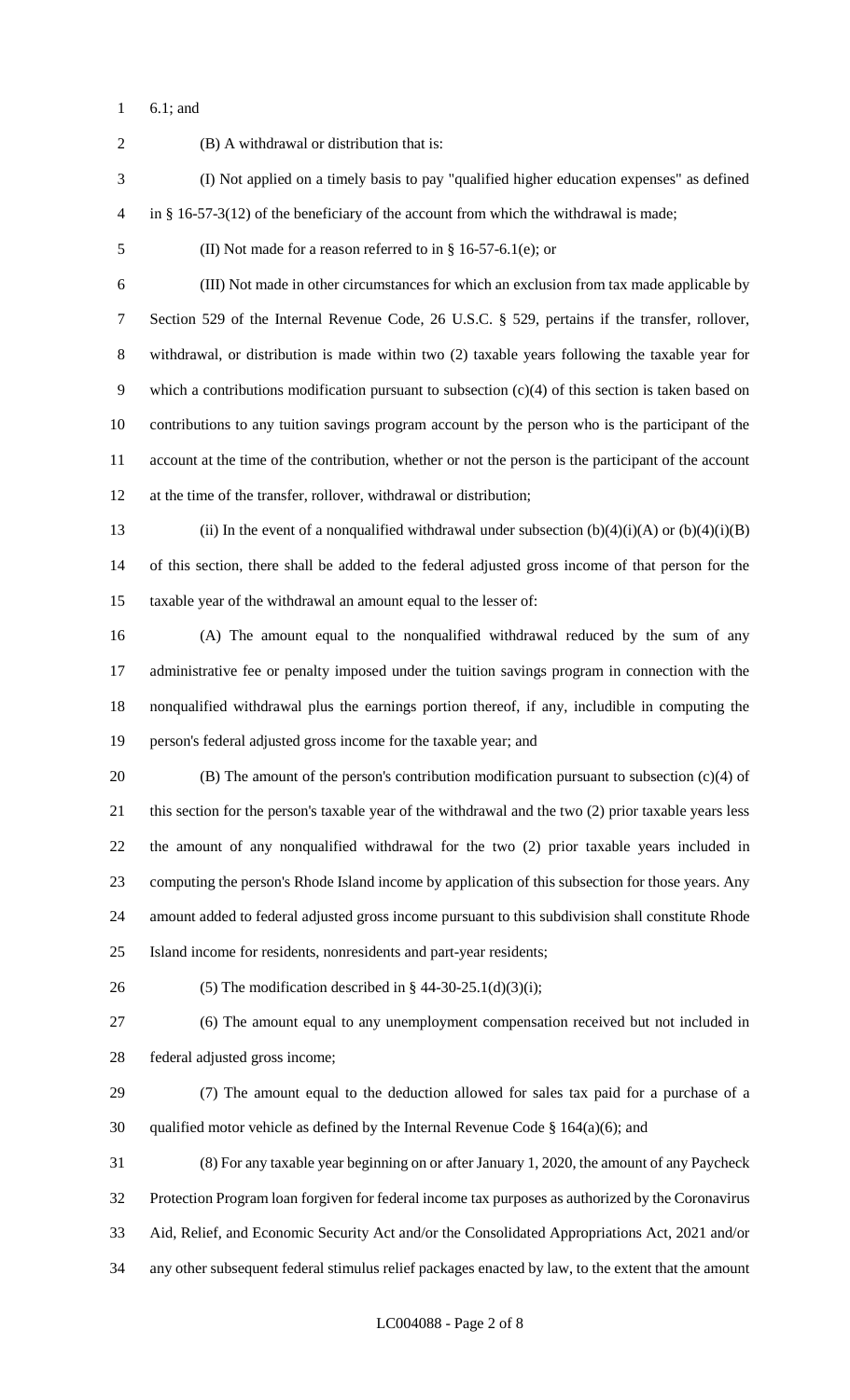of the loan forgiven exceeds \$250,000, including an individual's distributive share of the amount of a pass-through entity's loan forgiveness in excess of \$250,000.

 (c) Modifications reducing federal adjusted gross income. There shall be subtracted from federal adjusted gross income:

 (1) Any interest income on obligations of the United States and its possessions to the extent includible in gross income for federal income tax purposes, and any interest or dividend income on obligations, or securities of any authority, commission, or instrumentality of the United States to the extent includible in gross income for federal income tax purposes but exempt from state income taxes under the laws of the United States; provided, that the amount to be subtracted shall in any case be reduced by any interest on indebtedness incurred or continued to purchase or carry obligations or securities the income of which is exempt from Rhode Island personal income tax, to the extent the interest has been deducted in determining federal adjusted gross income or taxable income;

(2) A modification described in § 44-30-25(f) or § 44-30-1.1(c)(1);

 (3) The amount of any withdrawal or distribution from the "tuition savings program" referred to in § 16-57-6.1 that is included in federal adjusted gross income, other than a withdrawal or distribution or portion of a withdrawal or distribution that is a nonqualified withdrawal;

 (4) Contributions made to an account under the tuition savings program, including the "contributions carryover" pursuant to subsection (c)(4)(iv) of this section, if any, subject to the following limitations, restrictions and qualifications:

 (i) The aggregate subtraction pursuant to this subdivision for any taxable year of the taxpayer shall not exceed five hundred dollars (\$500) or one thousand dollars (\$1,000) if a joint return;

(ii) The following shall not be considered contributions:

 (A) Contributions made by any person to an account who is not a participant of the account at the time the contribution is made;

 (B) Transfers or rollovers to an account from any other tuition savings program account or from any other "qualified tuition program" under section 529 of the Internal Revenue Code, 26 U.S.C. § 529; or

(C) A change of the beneficiary of the account;

 (iii) The subtraction pursuant to this subdivision shall not reduce the taxpayer's federal adjusted gross income to less than zero (0);

 (iv) The contributions carryover to a taxable year for purpose of this subdivision is the excess, if any, of the total amount of contributions actually made by the taxpayer to the tuition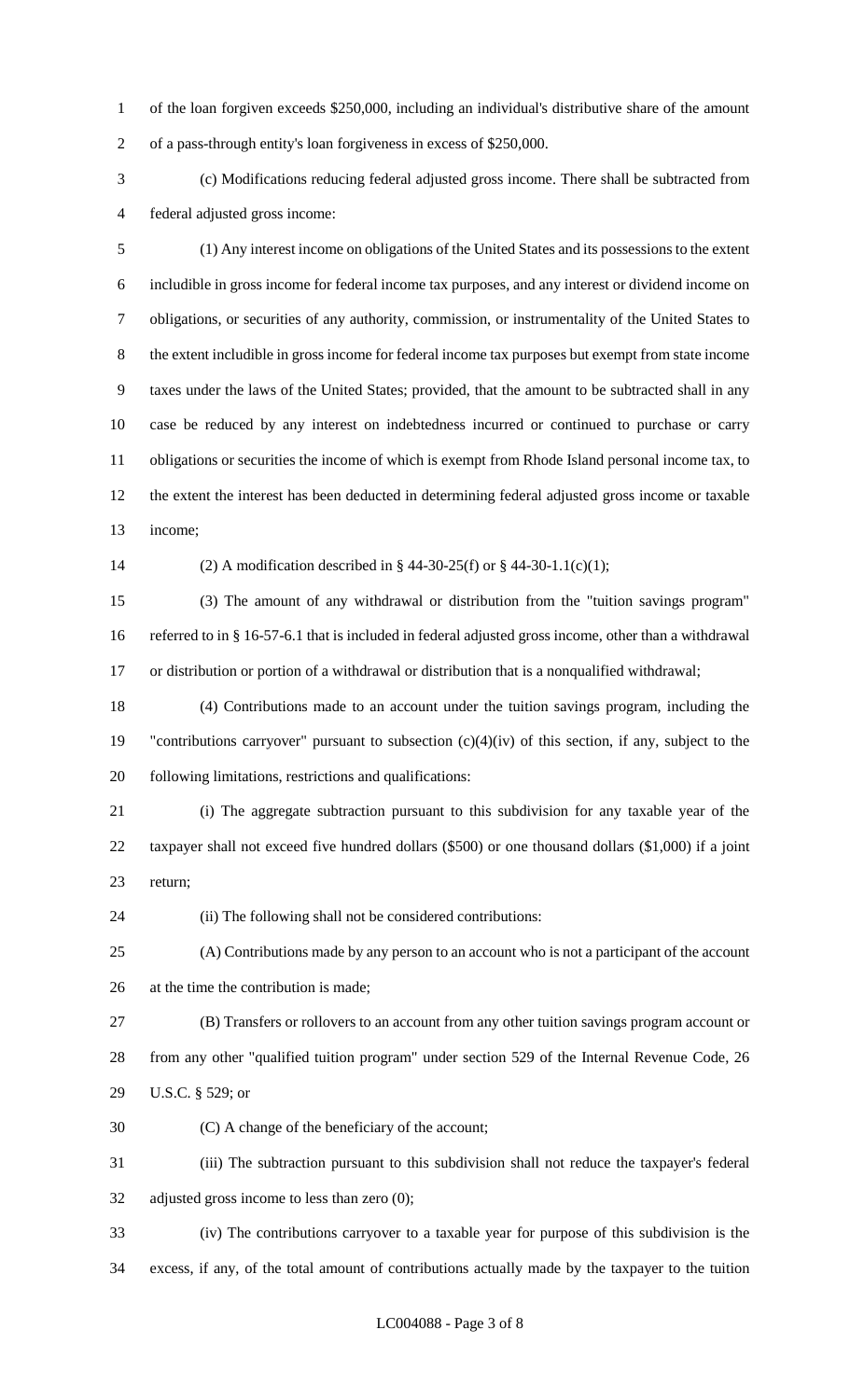- savings program for all preceding taxable years for which this subsection is effective over the sum
- of:
- (A) The total of the subtractions under this subdivision allowable to the taxpayer for all such preceding taxable years; and

 (B) That part of any remaining contribution carryover at the end of the taxable year which exceeds the amount of any nonqualified withdrawals during the year and the prior two (2) taxable years not included in the addition provided for in this subdivision for those years. Any such part shall be disregarded in computing the contributions carryover for any subsequent taxable year;

 (v) For any taxable year for which a contributions carryover is applicable, the taxpayer shall include a computation of the carryover with the taxpayer's Rhode Island personal income tax return for that year, and if for any taxable year on which the carryover is based the taxpayer filed a 12 joint Rhode Island personal income tax return but filed a return on a basis other than jointly for a subsequent taxable year, the computation shall reflect how the carryover is being allocated between the prior joint filers;

15 (5) The modification described in  $\S$  44-30-25.1(d)(1);

 (6) Amounts deemed taxable income to the taxpayer due to payment or provision of insurance benefits to a dependent, including a domestic partner pursuant to chapter 12 of title 36 or other coverage plan;

(7) Modification for organ transplantation.

 (i) An individual may subtract up to ten thousand dollars (\$10,000) from federal adjusted gross income if he or she, while living, donates one or more of his or her human organs to another human being for human organ transplantation, except that for purposes of this subsection, "human organ" means all or part of a liver, pancreas, kidney, intestine, lung, or bone marrow. A subtract modification that is claimed hereunder may be claimed in the taxable year in which the human organ transplantation occurs.

 (ii) An individual may claim that subtract modification hereunder only once, and the subtract modification may be claimed for only the following unreimbursed expenses that are incurred by the claimant and related to the claimant's organ donation:

(A) Travel expenses.

(B) Lodging expenses.

(C) Lost wages.

 (iii) The subtract modification hereunder may not be claimed by a part-time resident or a nonresident of this state;

(8) Modification for taxable Social Security income.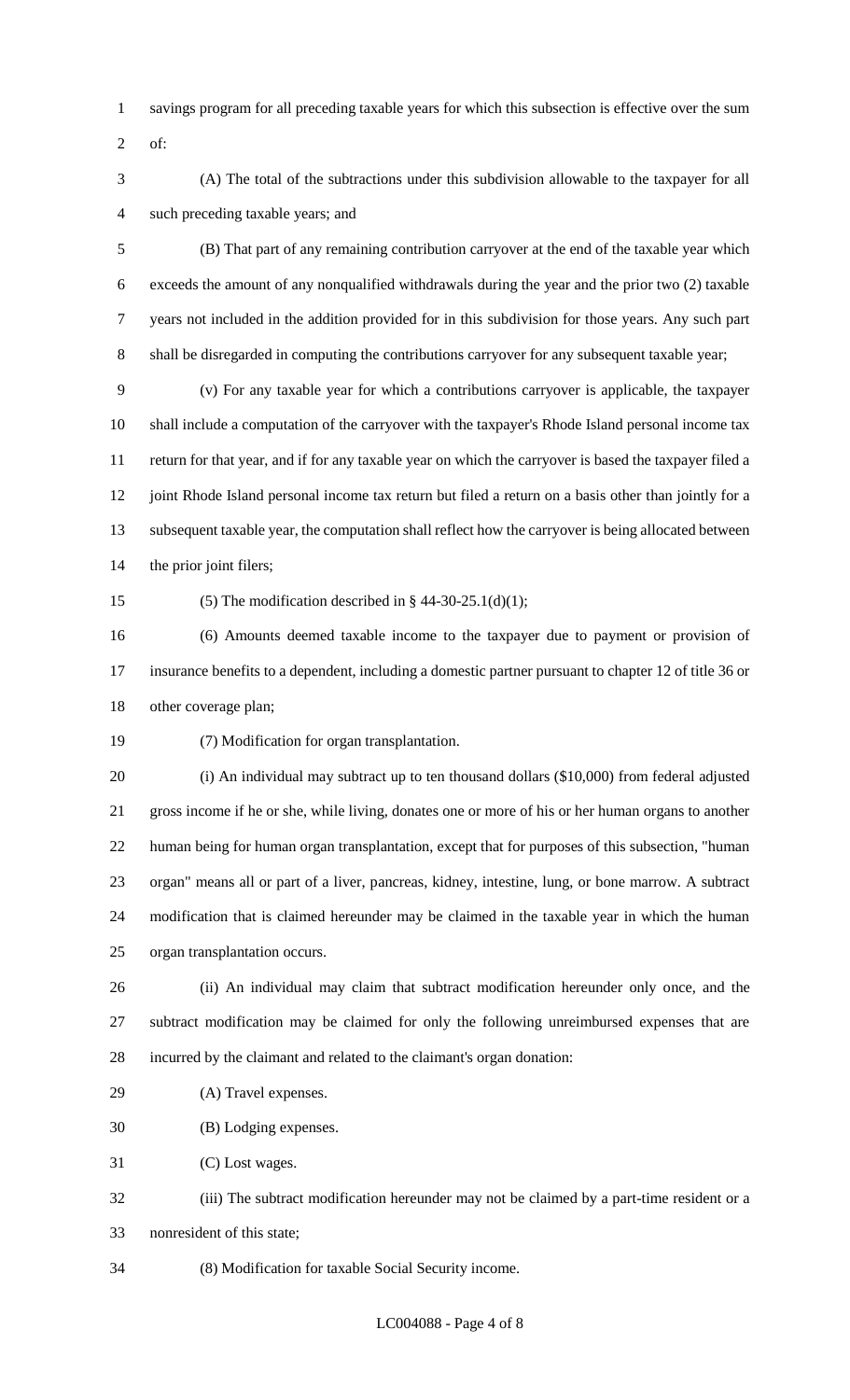(i) For tax years beginning on or after January 1, 2016:

 (A) For a person who has attained the age used for calculating full or unreduced social security retirement benefits who files a return as an unmarried individual, head of household, or married filing separate whose federal adjusted gross income for the taxable year is less than eighty thousand dollars (\$80,000); or

 (B) A married individual filing jointly or individual filing qualifying widow(er) who has attained the age used for calculating full or unreduced social security retirement benefits whose joint federal adjusted gross income for the taxable year is less than one hundred thousand dollars (\$100,000), an amount equal to the social security benefits includible in federal adjusted gross income.

 (ii) Adjustment for inflation. The dollar amount contained in subsections (c)(8)(i)(A) and (c)(8)(i)(B) of this section shall be increased annually by an amount equal to:

13 (A) Such dollar amount contained in subsections  $(c)(8)(i)(A)$  and  $(c)(8)(i)(B)$  of this section adjusted for inflation using a base tax year of 2000, multiplied by;

(B) The cost-of-living adjustment with a base year of 2000.

 (iii) For the purposes of this section the cost-of-living adjustment for any calendar year is 17 the percentage (if any) by which the consumer price index for the preceding calendar year exceeds the consumer price index for the base year. The consumer price index for any calendar year is the average of the consumer price index as of the close of the twelve-month (12) period ending on August 31, of such calendar year.

 (iv) For the purpose of this section the term "consumer price index" means the last consumer price index for all urban consumers published by the department of labor. For the purpose of this section the revision of the consumer price index which is most consistent with the consumer price index for calendar year 1986 shall be used.

 (v) If any increase determined under this section is not a multiple of fifty dollars (\$50.00), such increase shall be rounded to the next lower multiple of fifty dollars (\$50.00). In the case of a married individual filing separate return, if any increase determined under this section is not a multiple of twenty-five dollars (\$25.00), such increase shall be rounded to the next lower multiple of twenty-five dollars (\$25.00);

 (9) Modification for up to fifteen thousand dollars (\$15,000) of taxable retirement income from certain pension plans or annuities.

 (i) For tax years beginning on or after January 1, 2017, a modification shall be allowed for up to fifteen thousand dollars (\$15,000) of taxable pension and/or annuity income that is included in federal adjusted gross income for the taxable year: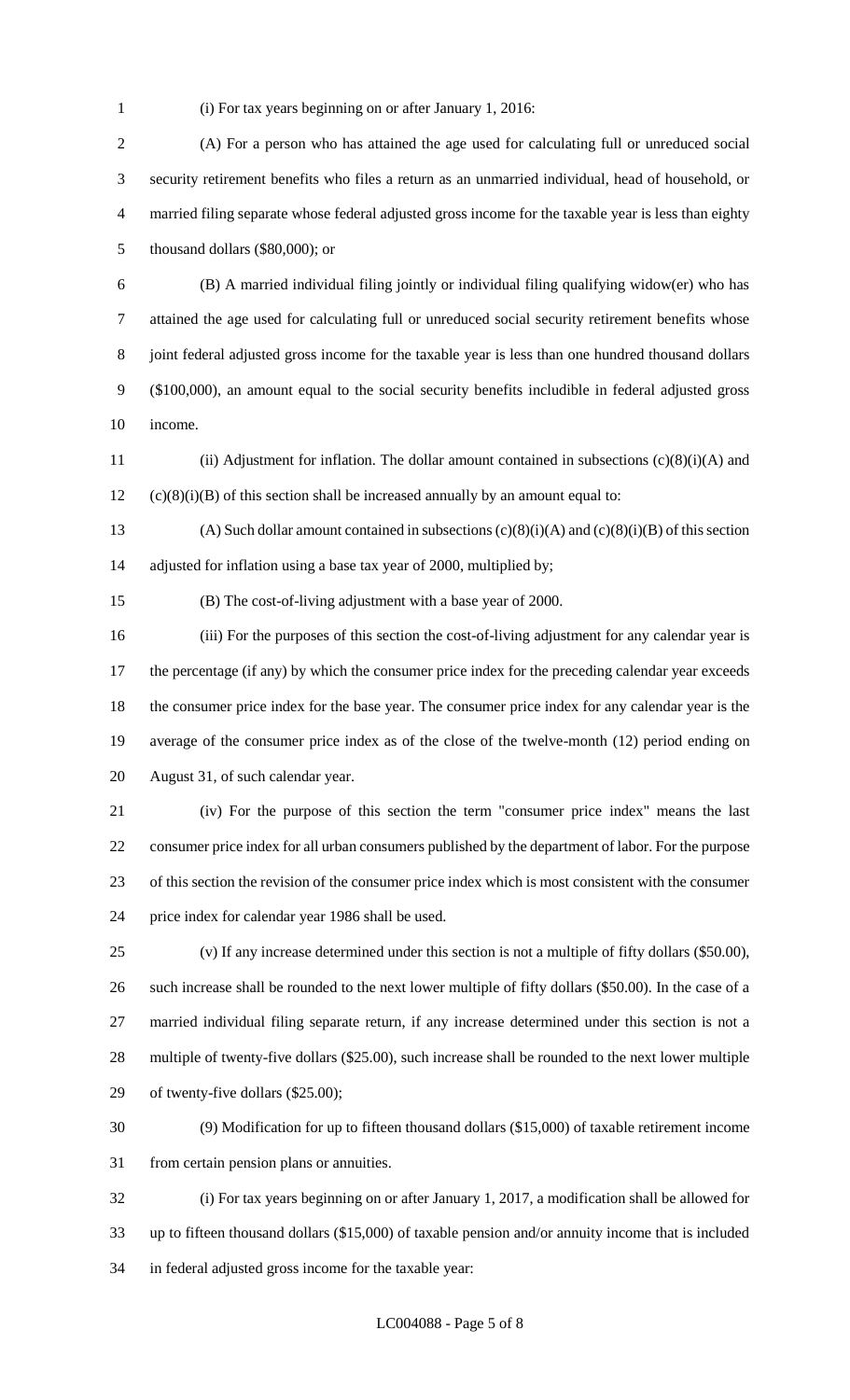(A) For a person who has attained the age used for calculating full or unreduced social security retirement benefits who files a return as an unmarried individual, head of household, or married filing separate whose federal adjusted gross income for such taxable year is less than the 4 amount used for the modification contained in subsection  $(c)(8)(i)(A)$  of this section an amount not to exceed \$15,000 of taxable pension and/or annuity income includible in federal adjusted gross income; or

 (B) For a married individual filing jointly or individual filing qualifying widow(er) who has attained the age used for calculating full or unreduced social security retirement benefits whose joint federal adjusted gross income for such taxable year is less than the amount used for the 10 modification contained in subsection (c)(8)(i)(B) of this section an amount not to exceed \$15,000 of taxable pension and/or annuity income includible in federal adjusted gross income.

 (ii) Adjustment for inflation. The dollar amount contained by reference in subsections 13 (c)(9)(i)(A) and (c)(9)(i)(B) of this section shall be increased annually for tax years beginning on or after January 1, 2018, by an amount equal to:

15 (A) Such dollar amount contained by reference in subsections  $(c)(9)(i)(A)$  and  $(c)(9)(i)(B)$ 16 of this section adjusted for inflation using a base tax year of 2000, multiplied by;

(B) The cost-of-living adjustment with a base year of 2000.

 (iii) For the purposes of this section, the cost-of-living adjustment for any calendar year is the percentage (if any) by which the consumer price index for the preceding calendar year exceeds the consumer price index for the base year. The consumer price index for any calendar year is the average of the consumer price index as of the close of the twelve-month (12) period ending on August 31, of such calendar year.

 (iv) For the purpose of this section, the term "consumer price index" means the last consumer price index for all urban consumers published by the department of labor. For the purpose of this section, the revision of the consumer price index which is most consistent with the consumer price index for calendar year 1986 shall be used.

 (v) If any increase determined under this section is not a multiple of fifty dollars (\$50.00), such increase shall be rounded to the next lower multiple of fifty dollars (\$50.00). In the case of a married individual filing a separate return, if any increase determined under this section is not a multiple of twenty-five dollars (\$25.00), such increase shall be rounded to the next lower multiple of twenty-five dollars (\$25.00); and

 (10) Modification for Rhode Island investment in opportunity zones. For purposes of a taxpayer's state tax liability, in the case of any investment in a Rhode Island opportunity zone by the taxpayer for at least seven (7) years, a modification to income shall be allowed for the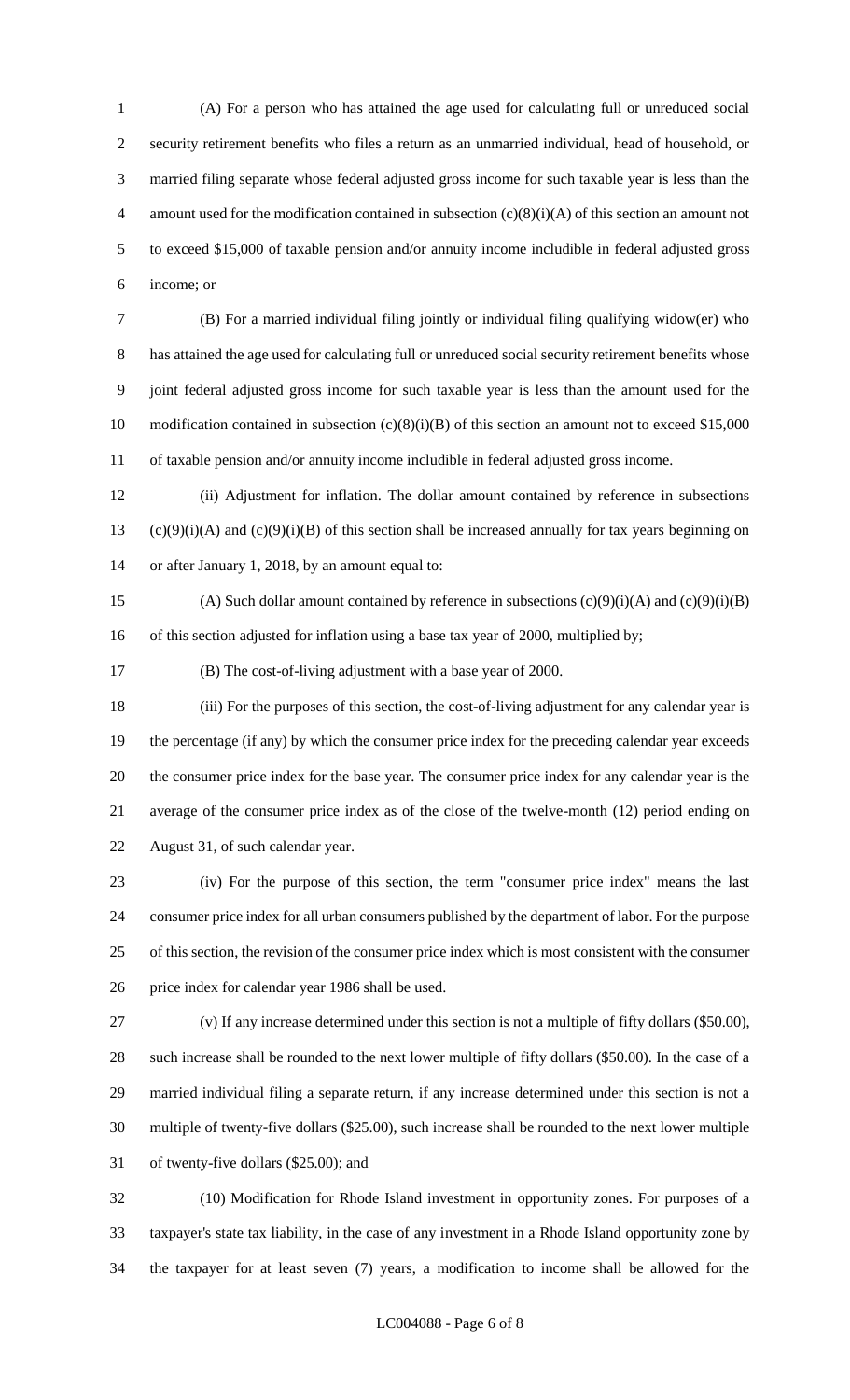incremental difference between the benefit allowed under 26 U.S.C. § 1400Z-2(b)(2)(B)(iv) and the federal benefit allowed under 26 U.S.C. § 1400Z-2(c).

 (11) Modification for military pensions. An individual may subtract from federal adjusted gross income all military retirement income, including retirement income from the regular armed forces, reserves, and national guard, paid by the United States or by this state, for tax years commencing on or after January 1, 2023, including any survivorship annuities. (d) Modification for Rhode Island fiduciary adjustment. There shall be added to, or subtracted from, federal adjusted gross income (as the case may be) the taxpayer's share, as beneficiary of an estate or trust, of the Rhode Island fiduciary adjustment determined under § 44- 30-17.

 (e) Partners. The amounts of modifications required to be made under this section by a partner, which relate to items of income or deduction of a partnership, shall be determined under § 44-30-15.

SECTION 2. This act shall take effect upon passage.

======== LC004088 ========